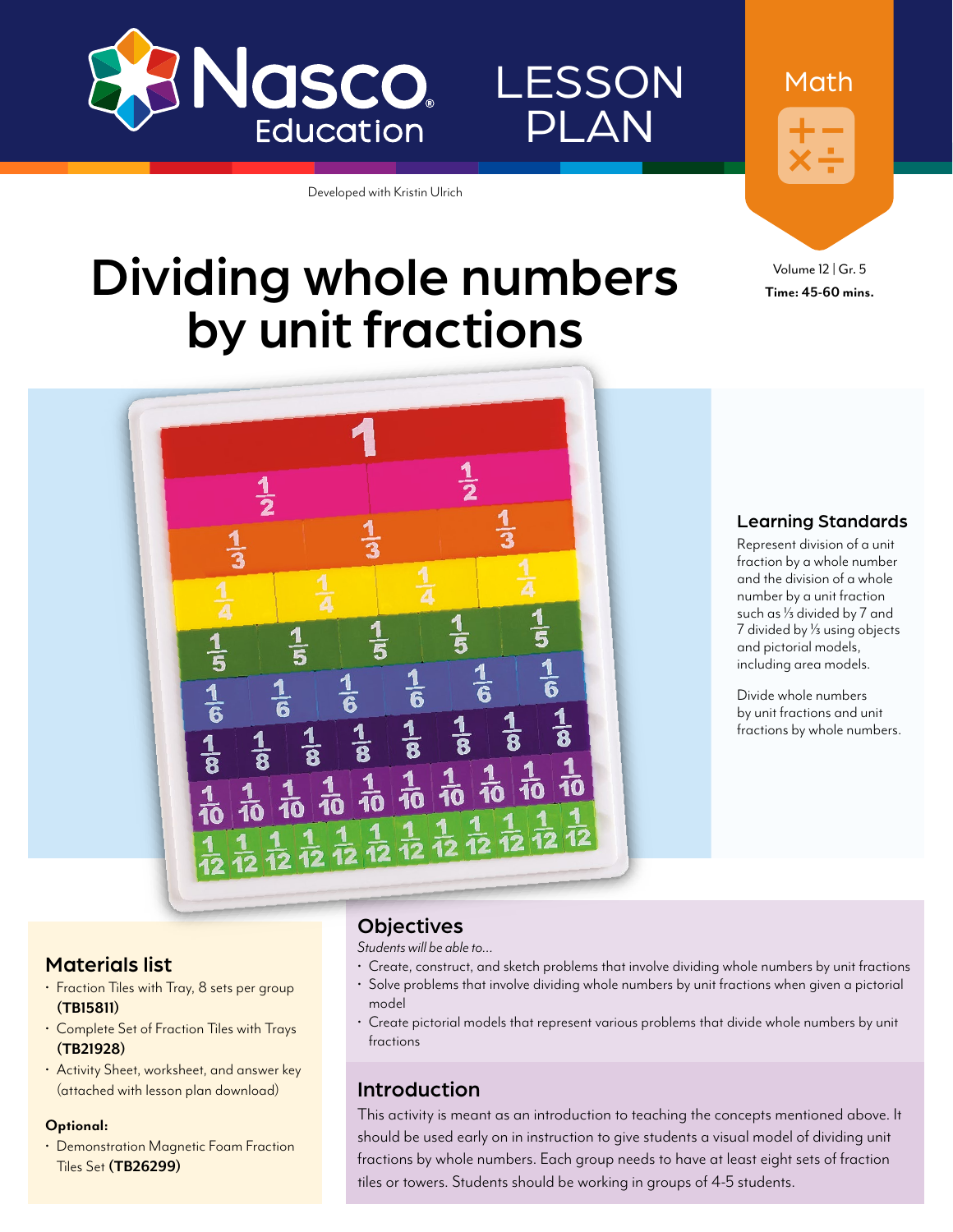## Activity

1. Give each student an Activity Sheet. Have groups keep their fraction tiles organized, with all of their whole pieces in one pile,  $\frac{1}{2}$  pieces in another pile, etc. NOTE: For each problem you work on together, if you have the Magnetic Foam Fraction Demonstration Tiles Set, you may demonstrate each problem at the front of the room for the students as they work through it in their groups.



- 2. The first problem has 1 as the whole number in the problem. Tell students that the whole number always tells them how many of the fraction tiles that represent one whole they will need. In this case, they only need one of them. Have them take one of their whole fraction bars and put it in front of the group.
- 3. The fraction in the first problem is 1/8. This fraction tells students how many pieces they need to split each of their whole fraction tiles into. In this case, they have one whole that needs to be split into eight equal pieces. Students should use their 1/8 fraction tiles to do this. Have them lay out their 1/8 tiles so that they are lined up right under the whole fraction bar in front of them. It should look like the example to the right.
- 4. Ask students how many 1/8 pieces it takes to occupy the same amount of space as the one whole bar *(8 tiles)*. That means that  $1 \div 1/8 = 8$ . Make sure students understand what they just did to get that answer. They looked at the whole number, which told them how many whole number tiles they needed *(1)*. Next, they looked at the fraction they were dividing by, which told them what other set of fraction tiles they would be working with. Since the fraction was 1/8, they used as many 1/8 fraction tiles as it took to make a tile as long as the one whole tile. It took eight  $\frac{1}{8}$  tiles, so that's why  $8$  is the answer to the problem.
- 5. Students should now draw the pictorial model for the problem, which should look exactly like what they have in front of them.
- 6. Ask students what would happen if the whole number in the problem had been 2 instead of 1. First, that would mean they would need two whole fraction tiles instead of one. Have them take a second whole fraction tile and place it under the row of eight 1/8 tiles. Then they will need to make another row of 1/8 tiles below the second whole fraction tile they just placed. They should know from the example above that they will need eight more 1/8 fraction tiles to make another row the same length as the whole fraction tile. Have them do so. When they are done, the example below is what should be on their desks.



- 7. Ask how many total <sup>1/8</sup> fraction tiles they have now (16). That means that  $2 \div 1/8 = 16$ . This isn't on the Activity Sheet, but point out that the next problem on the Activity Sheet is  $3 \div \frac{1}{8}$ . Since they have just figured out what  $2 \div 1/8$  equals, they should have an idea about what they need to do next, which is to add another whole fraction tile under the last row of <sup>1/8</sup> fraction tiles, then another row of 1/8 fraction tiles below the new whole tile. Make sure they understand that they have three whole number tiles now because 3 is the whole number in the problem. When complete, the example to the right is what each group should have in front of them.
- 8. Now it's time to count up all the 1/8 tiles. Many students will probably see a pattern in the tiles and not need to count. Either way, each group should know they have 24 of the 1/8 tiles. They should write 24 as the answer to problem 2 on the Activity Sheet, then draw their pictorial representation, which should look exactly like what's in front of each group. If there is not enough room on the sheet for students to draw it exact, they may place some rows next to others, as long as each whole fraction tile has a corresponding row of  $\frac{1}{8}$  fraction tiles directly under it.

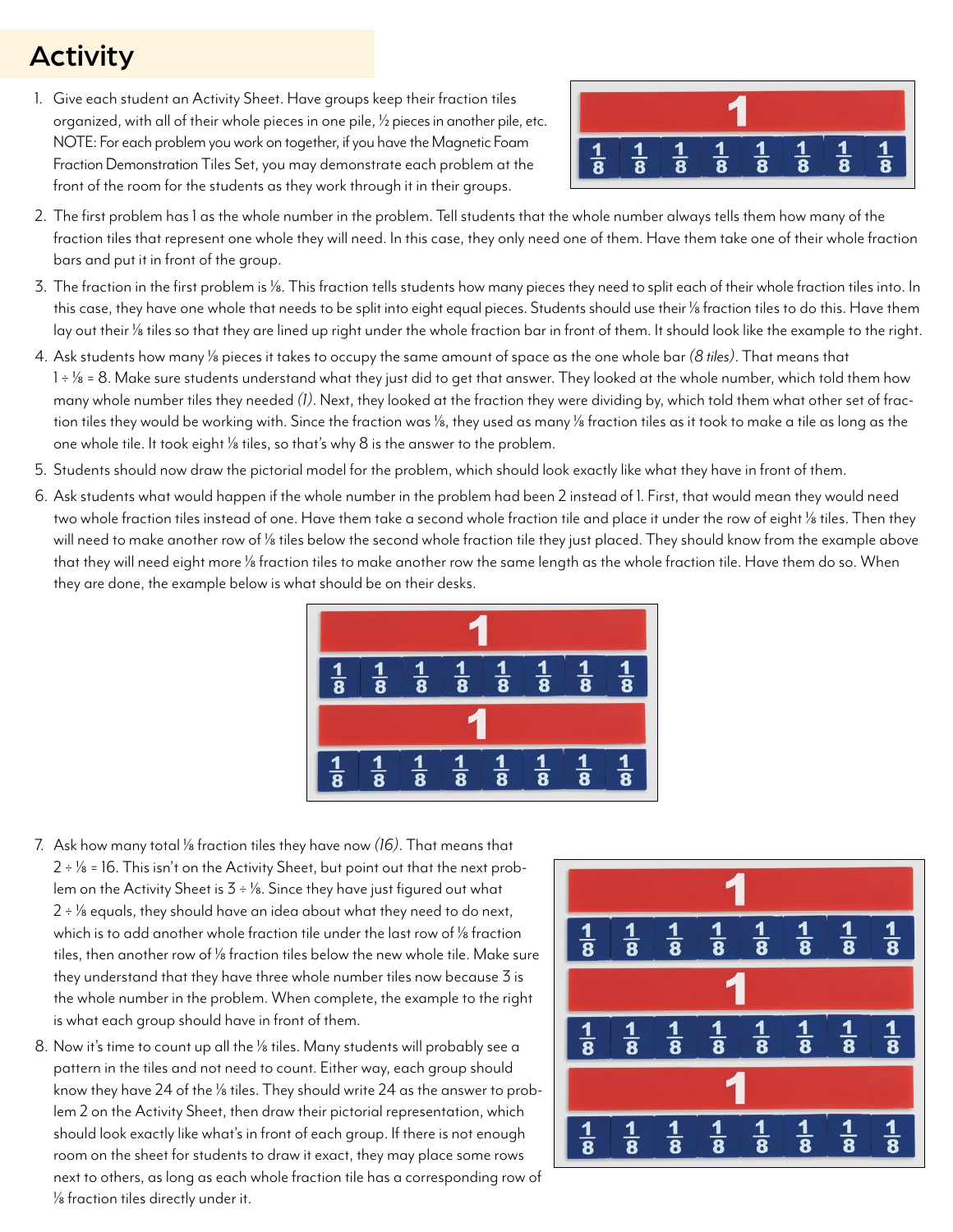## Practice 1

Students should solve problems 3 together in their groups. Tell them they should solve it in the exact same manner that they have just solved the first two problems. Remind them that the whole number tells them how many whole fraction tiles they will need. The fraction tells them which fraction tiles go in the second row. After all groups are done with problem 3, utilize the Checking for Understanding (below) with them, then let them solve problems 4-6 together in their groups.

## Check for Understanding

After students have completed problem 3, check for understanding by using the following line of questioning: How many whole fraction tiles do you need? *(7)*

- 1. What fraction pieces do you line up with each whole fraction tile? *(*1/3*)*
- 2.How many 1/3 pieces does it take to make a whole? *(3)*
- 3. If you have seven whole fraction tiles and it takes three 1/3 fraction tiles to fill the same amount of space, how many <sup>1/3</sup> fraction tiles do you have? *(21)*
- 4.What does your pictorial model look like? (See example to the right)

## Practice 2

- 1. Distribute the worksheet. Ask students what is different about these problems compared to the ones they were just working on (the pictorial model is given). Then ask what students need to figure out for these problems. (the equation and the answer).
- 2.Work problem 1 together. Ask how many whole tiles are included in the pictorial model *(2)*, then tell them that this means the whole number at the beginning of the problem will be a 2 to represent the two whole fraction tiles.
- 3.Ask students what else is needed in this problem *(the fraction, which is*  $\frac{1}{5}$ *).* They should now be able to write  $2 \div \frac{1}{5} =$  Ask how many  $1/5$  tiles it takes to fill up the same amount of space as the two whole fraction tiles, then have them write that number for the answer *(10)*.
- 4.Allow students to work on the rest of the problems in their groups.



### Extension

- 1. Give students an equation, have them draw the pictorial model that goes with that equation, then have them solve the problem.
- 2.Have students draw pictorial models and switch problems with a partner to solve.

## Intervention

Have students practice further with the problems from the Activity Sheet, rather than the pictorial models provided in the worksheet.

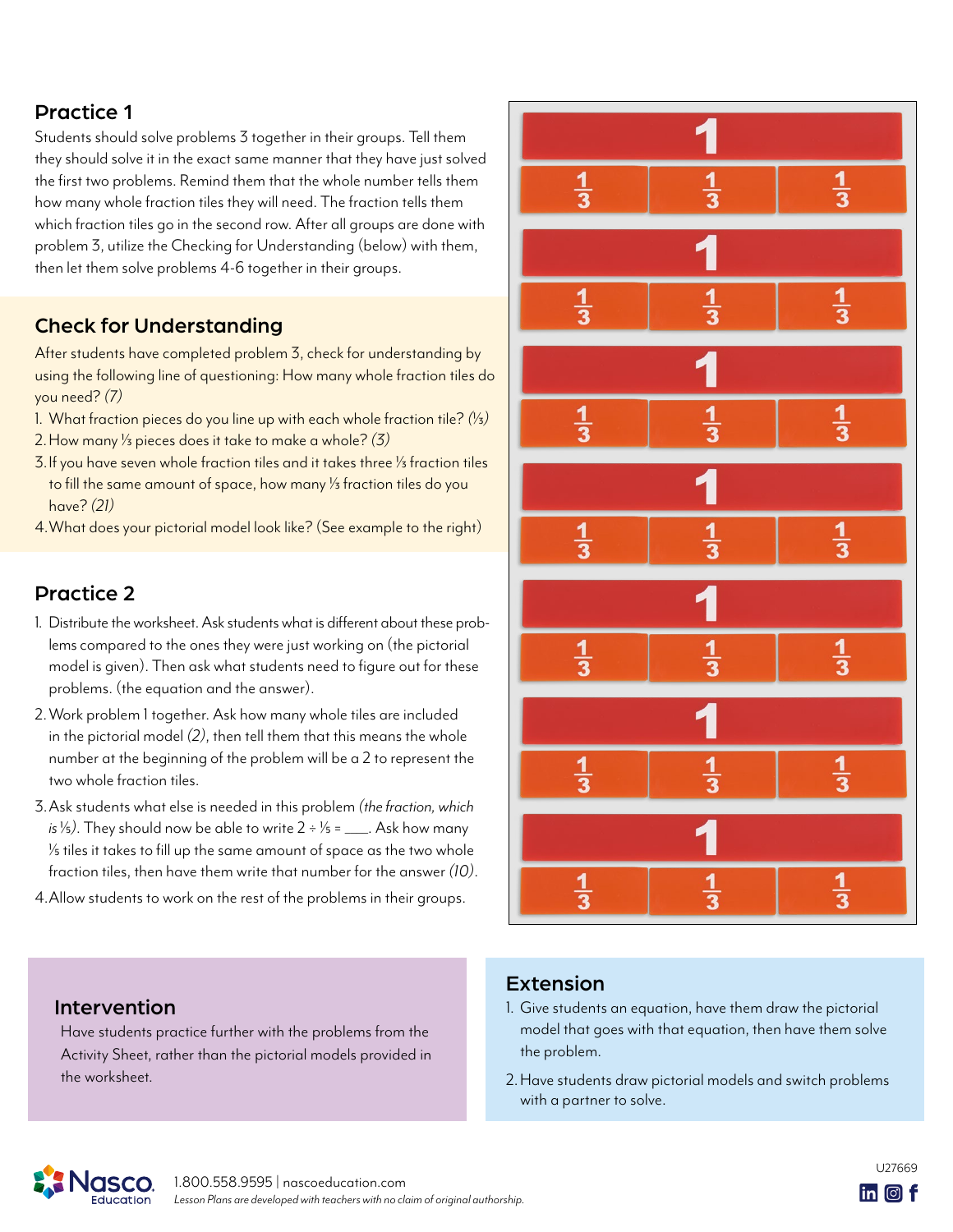| Dividing whole numbers by unit fractions – <b>Activity Sheet</b>                                                                              | Volume 12                                                                                                                                                                                                                      |
|-----------------------------------------------------------------------------------------------------------------------------------------------|--------------------------------------------------------------------------------------------------------------------------------------------------------------------------------------------------------------------------------|
|                                                                                                                                               | Date: the contract of the contract of the contract of the contract of the contract of the contract of the contract of the contract of the contract of the contract of the contract of the contract of the contract of the cont |
| Directions: Use fraction tiles to solve each problem, then draw a pictorial model that represents the problem in the space<br>provided below. |                                                                                                                                                                                                                                |

**1.** 1 ÷ 1/8 = \_\_\_\_\_\_\_ **2.** 3 ÷ 1/8 = \_\_\_\_\_\_\_

**3.**  $7 \div \frac{1}{3} =$  **4.**  $5 \div \frac{1}{4} =$  **4.** 5 ÷ 1/4 = \_\_\_\_\_\_

**5.**  $3 \div 1/10 =$  **6.**  $4 \div 1/12 =$  **6.**  $4 \div 1/12 =$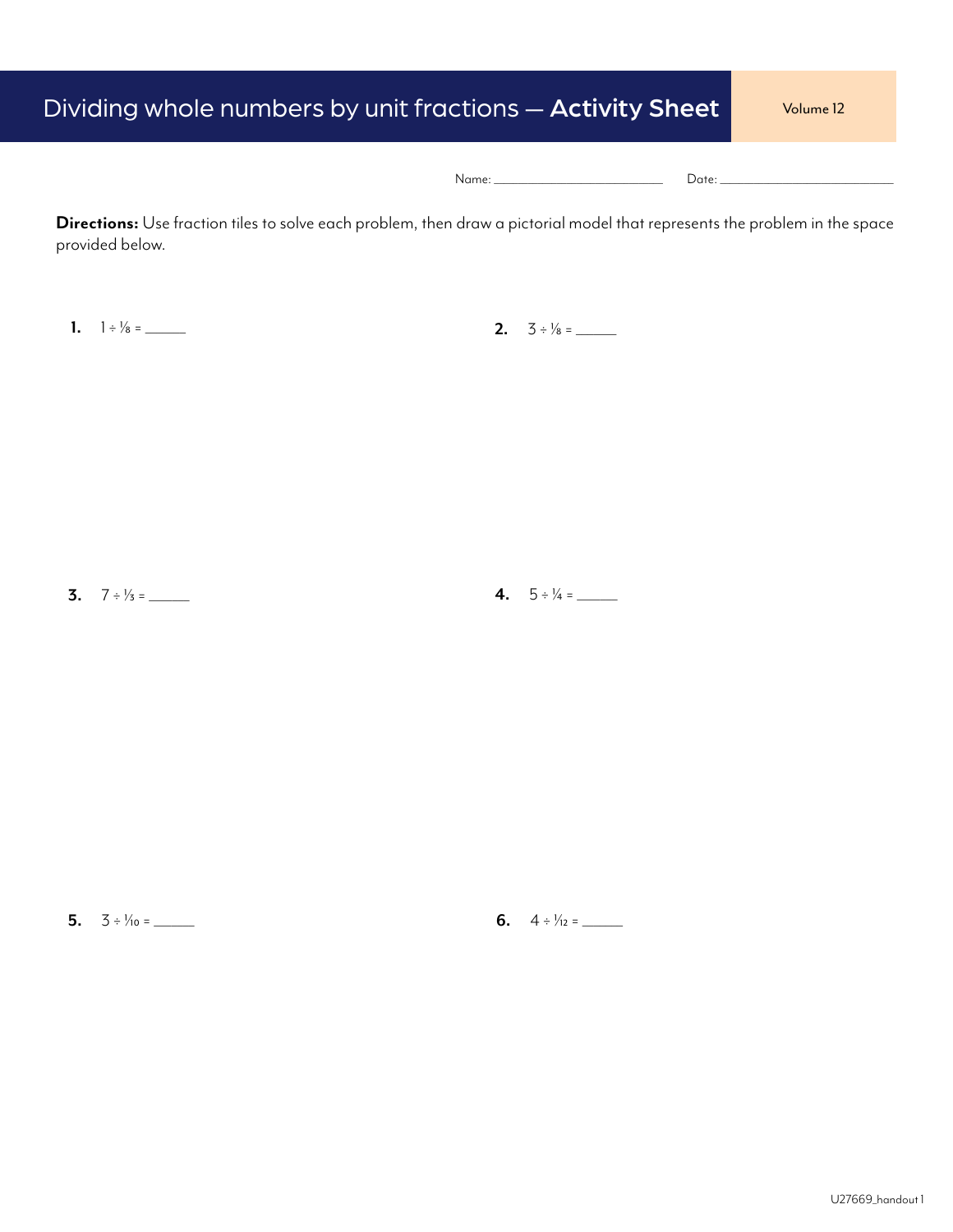#### **Answers for problems 1-3 can be found in the Activity section of the lesson plan.**

#### 4.  $5 \div 4 = 20$



5.  $3 \div Y_{10} = 30$ 



6.  $4 \div \frac{1}{12} = 48$ 

| 1/12 | 1/12 | 1/12 | 1/12 | 1/12 | 1/12 | 1/12 | 1/12 | 1/12 | 1/12 | 1/12 | 1/12 |
|------|------|------|------|------|------|------|------|------|------|------|------|
| 1    |      |      |      |      |      |      |      |      |      |      |      |
| 1/12 | 1/12 | 1/12 | 1/12 | 1/12 | 1/12 | 1/12 | 1/12 | 1/12 | 1/12 | 1/12 | 1/12 |
|      |      |      |      |      |      | 1    |      |      |      |      |      |
| 1/12 | 1/12 | 1/12 | 1/12 | 1/12 | 1/12 | 1/12 | 1/12 | 1/12 | 1/12 | 1/12 | 1/12 |
| 1    |      |      |      |      |      |      |      |      |      |      |      |
| 1/12 | 1/12 | 1/12 | 1/12 | 1/12 | 1/12 | 1/12 | 1/12 | 1/12 | 1/12 | 1/12 | 1/12 |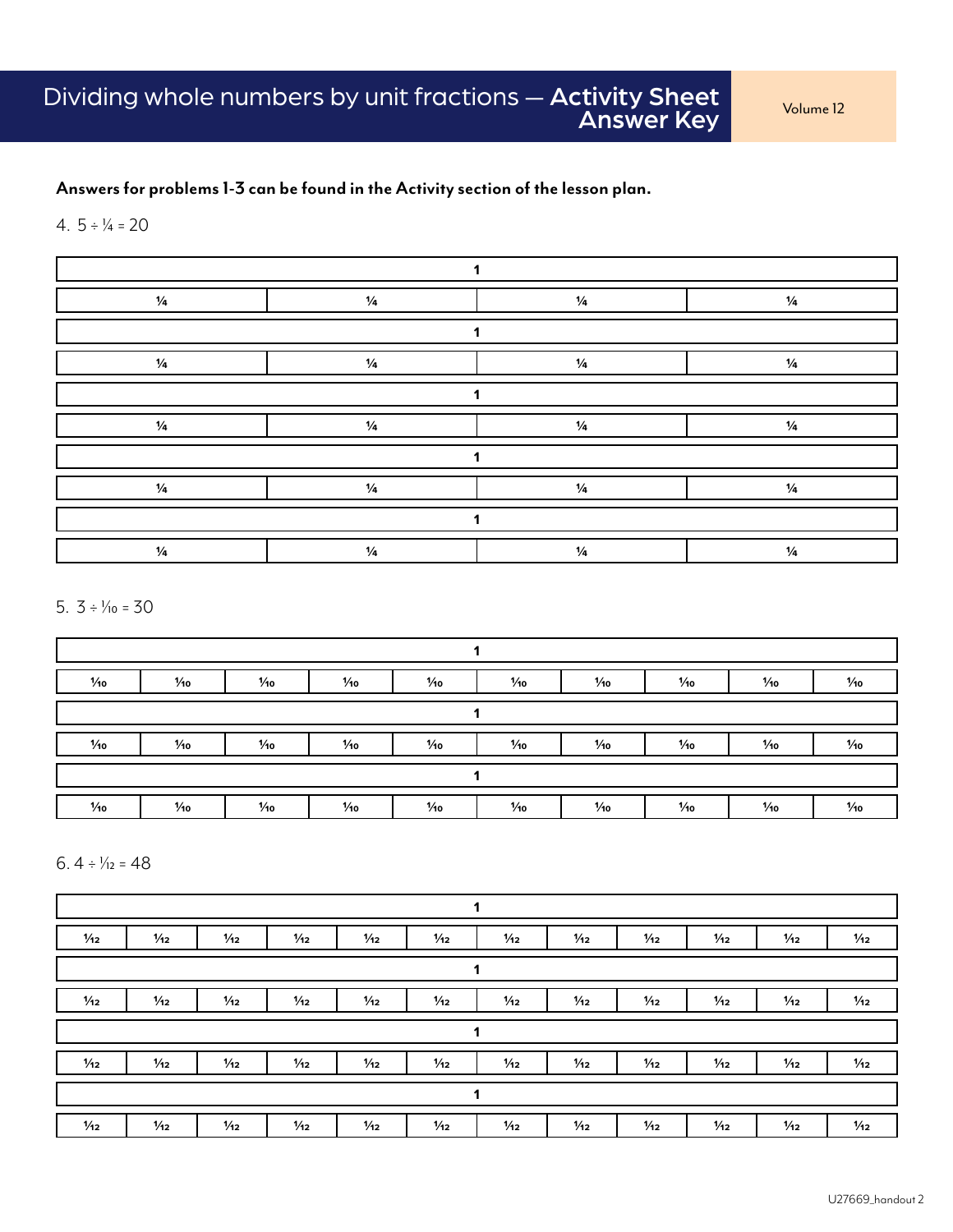| Name:<br>__ |  |
|-------------|--|
|             |  |

**Directions:** Look at each pictorial model below. Determine the problem that's being shown. Write the answer to the given problem on the line.

**1.**

What is the equation? \_\_\_\_\_\_\_\_\_\_\_\_\_\_\_ What is the answer? \_\_\_\_\_\_\_\_\_\_\_\_\_\_\_

**2.**

| 1/12                                         | 1/12 | 1/12 | 1/12 | 1/12 | 1/12 | 1/12 | 1/12 | 1/12 | 1/12 | 1/12 | 1/12 |
|----------------------------------------------|------|------|------|------|------|------|------|------|------|------|------|
|                                              |      |      |      |      |      |      |      |      |      |      |      |
| 1/12                                         | 1/12 | 1/12 | 1/12 | 1/12 | 1/12 | 1/12 | 1/12 | 1/12 | 1/12 | 1/12 | 1/12 |
|                                              |      |      |      |      |      |      |      |      |      |      |      |
| 1/12                                         | 1/12 | 1/12 | 1/12 | 1/12 | 1/12 | 1/12 | 1/12 | 1/12 | 1/12 | 1/12 | 1/12 |
| What is the equation?<br>What is the answer? |      |      |      |      |      |      |      |      |      |      |      |

**3.**

**1 1/6 1/6 1/6 1/6 1/6 1/6 1 1/6 1/6 1/6 1/6 1/6 1/6 1 1/6 1/6 1/6 1/6 1/6 1/6 1 1/6 1/6 1/6 1/6 1/6 1/6**

What is the equation? \_\_\_\_\_\_\_\_\_\_\_\_\_\_\_ What is the answer? \_\_\_\_\_\_\_\_\_\_\_\_\_\_\_